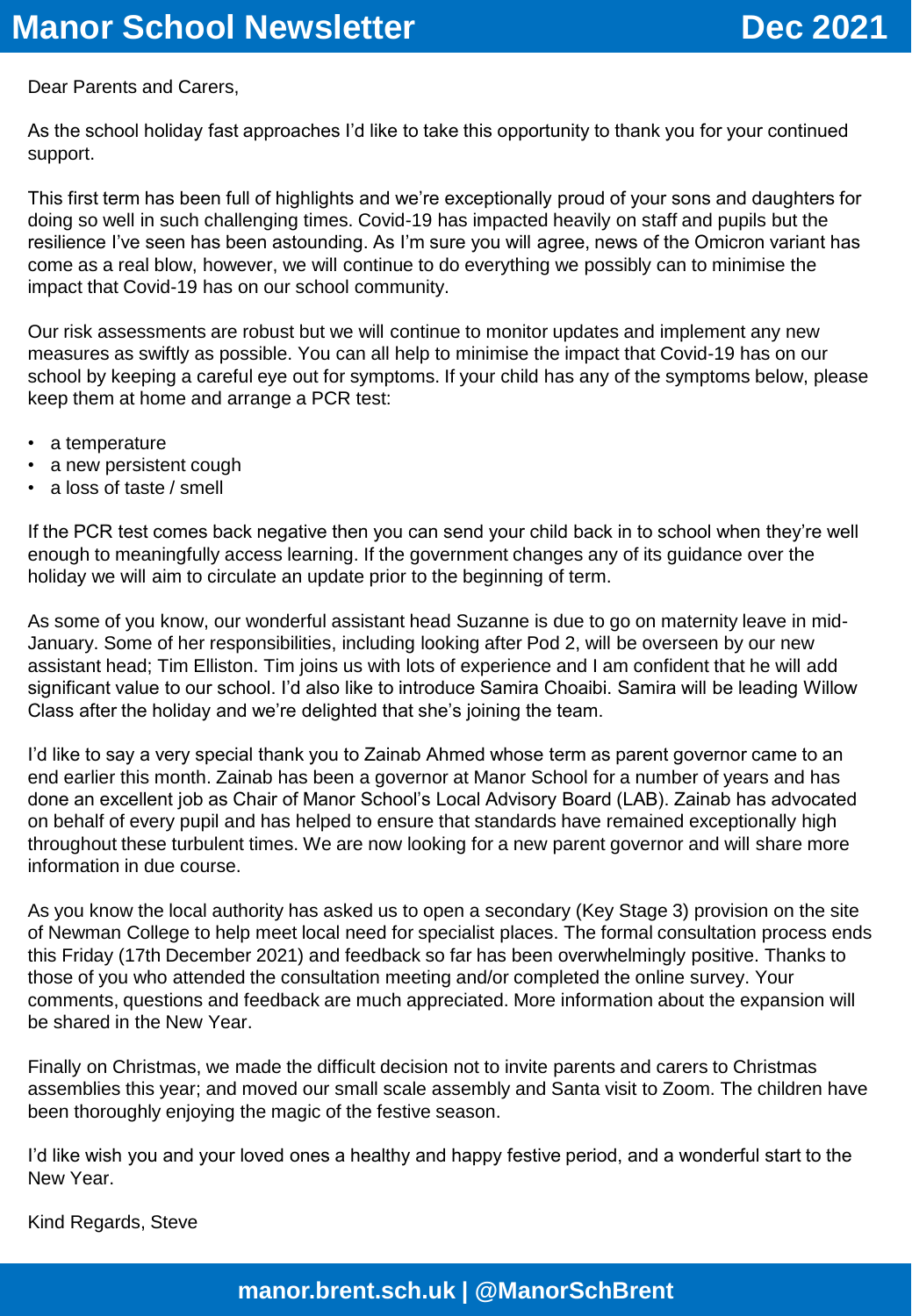# **Literacy update**

The winter holidays are a great time to read with your child. It is also a good time to make reading (and writing) fun! Try some fun activities mentioned below. The activities can be done in either English or your home language.

- Set aside time just for reading. Curl up on the couch together and read aloud an old favourite or check out books about another culture's winter celebrations.
- Start a story-telling tradition by revisiting holidays of the past. Old family photographs at holiday gatherings will help prompt stories about your own life and family traditions. Storytelling helps children become better readers.
- Look together at some comic books, magazines and catalogues as some of these might be connected to your child's interests.
- If you are travelling during holidays, look for some maps and tourist books about your destination.
- Listen to audio books while you are traveling to visit family.
- Listen to and/or sing holiday songs together. Rhymes within songs help develop children's awareness of phonemes.
- Help your child to write notes, letters or e-mails or draw pictures/make marks to relatives and friends.
- Plan holiday meals by reading cookbooks together, writing or drawing the shopping lists and finding the needed items at the supermarket by reading signs and labels. Read the recipe and cook together.

## **Maths update and activities**

: This term pupils were exposed to hands-on and engaging activities involving counting,

adding/subtracting, data handling, measure, shape sorting and lots more that correspond to individual pupils' intervention plans. We also explored capacity when making smoothies or cookie dough in Life Skills and were exposed to financial activities within our School Shop sessions or pretend play sessions in class. We had fun exploring large Numicon shapes in the playground and performing specific number of actions (e.g. jumps, hops, claps etc.). We're delighted to announce that we have been awarded 'Centre of Excellence' status for our Financial Education offer – thank you to our staff for their hard work and dedication to providing such an excellent offer to our pupils.

Lastly, the Maths team are in the process of organising a training session for parents to explore ways that we can support the development of early mathematical skills for the children at home. More details on these will follow in the spring term!

# **Activities**

- Numeracy: Find some small tangerines and practise counting while pointing to each one. Practice placing the tangerines in separate compartments of a baking tray or egg box and count again. Count all the fruit that you have at home. How many apples? How many bananas? Use the fruit to make a fruit salad.
- Shape: Find items in your food cupboard that are shaped as a cube (e.g. tea box, chocolates box), cuboid (e.g. cereal box, different spice boxes), cylinder (e.g. jam jar, Pringles crisp box) and practice placing them in draws that have items that correspond to each 3D shape. Can you find more 3D shapes at home?
- Measure: Lay down number cards 1-5 that are in 1 metre distance by using a measuring tape. Start from 1 and take turns to hop on one leg, jump or hand-walk. What number card did you reach? How many metres did you cover? You can do this at home or at the park.

# **manor.brent.sch.uk | @ManorSchBrent**